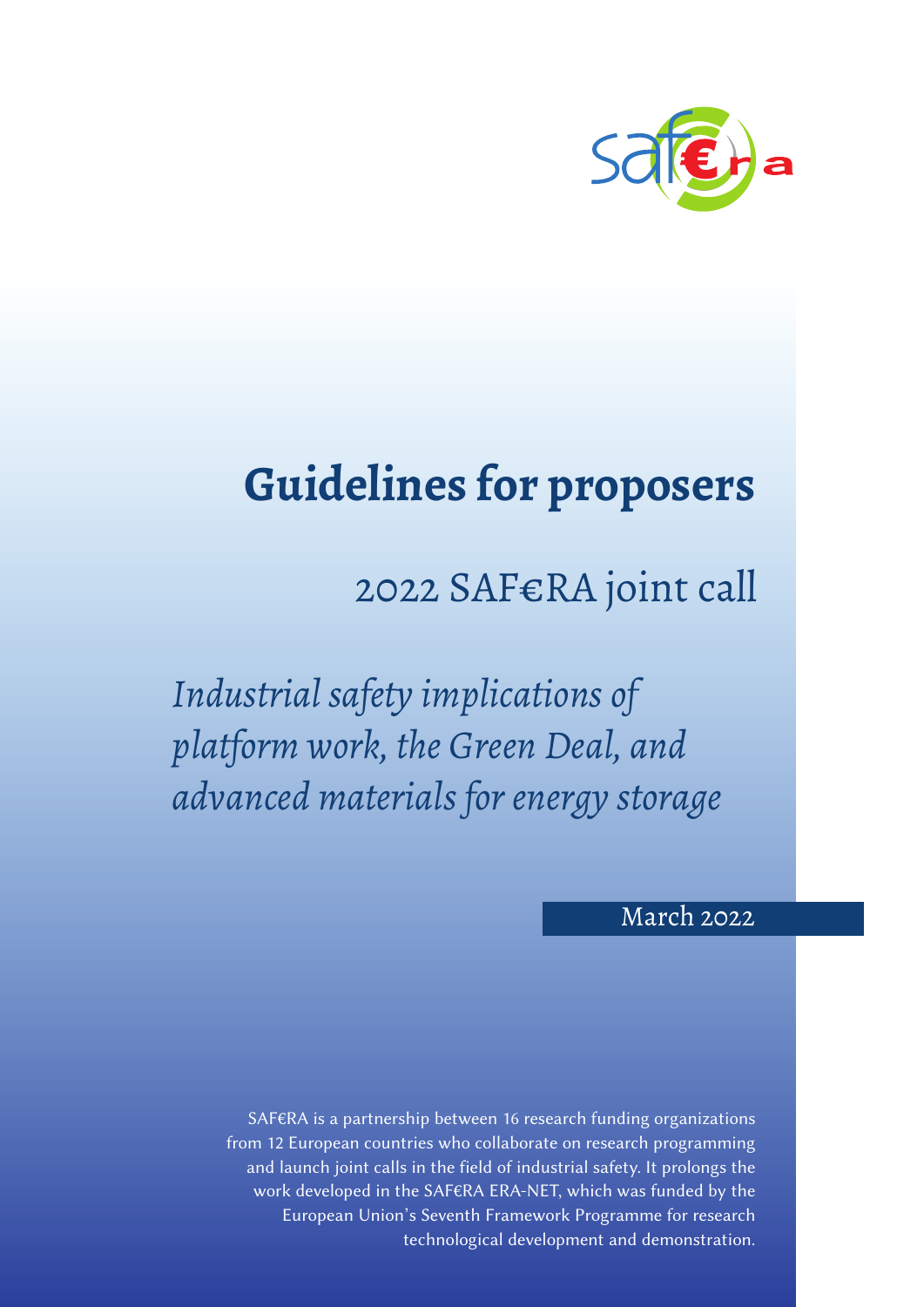## **1. Introduction**

SAF€RA is a partnership between research funding organizations working in the field of industrial safety in Europe. SAF€RA publishes joint calls for proposals on various topics related to industrial safety and organizes dissemination activities to ensure that research results lead to improvements in safety management. The scope of SAF€RA includes coordination of research on the prevention of major accidents, with off-site consequences and risks to the environment and society, and in particular the economic benefits of industrial safety solutions, safe innovative processes, preparedness and response as well as protection of the environment, new methods to enhance the creation of a safety culture and prudent attitudes, risk reduction strategies, reference technologies for life extension of aged and repaired structures, as well as products and systems required to improve industrial safety.

SAF€RA is a continuation from the ERA-NET project which was funded by the European Commission between 2012 and 2015. The SAF€RA ERA-NET coordinated research investment on industrial safety among a number of EU Member States. After the end of the support by the European Commission in 2015, 19 organizations decided to continue to invest jointly in research and founded SAF€RA. SAF€RA has launched six joint calls:

- Human and organizational factors including the value of industrial safety (2013)
- Innovating in safety and safe innovations (2015)
- Intelligent prognostics and developing professional competencies (2016)
- New technologies, new trends and monitoring safety performance (2018)
- Safety concerns and opportunities related to advanced materials and new technologies in energy production and storage (2020)
- Industrial safety in the context of pandemics and exponential change (2021)

In 2022, the SAF€RA joint call concerns *Industrial safety implications of platform work, the Green Deal, and advanced materials for energy storage*. The topics are described in section 3 of this document.

SAF€RA brings dynamism to safety research in Europe by promoting collaboration in research programmes and by fostering lateral thinking as well as favouring innovations. Its objectives include:

- Building up sustainable channels for communication and effective instruments for collaboration between national programme owners and/or managers and promoting the creation of strategic coalitions at a European level.
- Increasing awareness about the importance of research in the field of industrial safety as a

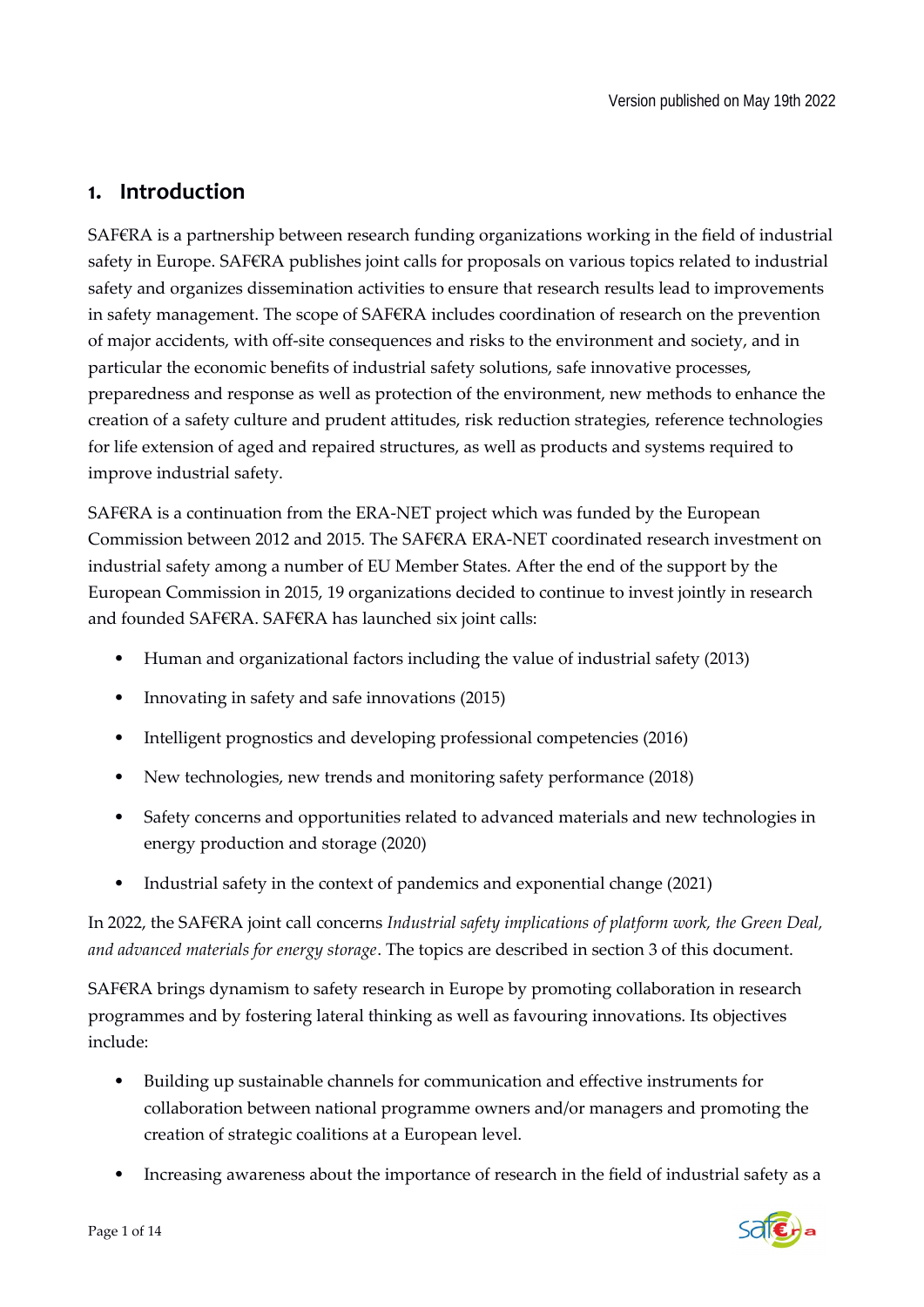major contributor to a dynamic knowledge-based economy as well as working to strengthen the impact of this research at the EU, national and international levels.

- Exploiting synergies and avoiding duplication of research and development among the partners of the Consortium by increased coordination.
- Establishing collaborative research projects between the involved Member States.
- Developing and implementing joint strategic activities to establish a durable European network for cooperation between key actors in the field of industrial safety.

For more information:

- SAF€RA's 2022 joint call ><https://call.safera.eu/>
- SAF€RA's website ><https://www.safera.eu/>

## **2. Call objectives**

**Scope of the call**. The scope of the call includes research on the management of industrial risk, avoiding major impacts on the environment or society, as well as research on products and systems required to improve safety in industrial settings. Industries involved include, among others, the process industries, energy, dangerous goods transport, construction and operation of major infrastructure and services. The scope includes occupational safety as long as there is a relation with major accident hazards in industrial settings. For example, if research primarily with an occupational safety perspective aims to prevent an accident sequence which could also lead to off-site consequences, then it is included in the scope.

Most projects funded within this joint call will be relatively small (2 to 4 partners, duration between 12 and 36 months, with budgets typically between 20 and 150 k€ per project partner). The call aims to fund mainly **applied research** and innovation projects carried out in universities and research institutes, though proposals from industry may also be eligible if they contain a significant research component. **Interdisciplinary research** is encouraged. Cooperation and joint activities between different consortia funded within the call will be encouraged. Research proposals which adopt a comparative approach (analyzing similarities and differences between different European countries, between different industry sectors, between large and small organizations, etc.) are encouraged.

#### **General remarks**

- The research teams within a consortium should include investigators of complementary scientific disciplines and research areas necessary to address the proposed research aims.
- Given the applied nature of the topics, the participation of stakeholders within the project (either as subjects of investigation, or partners contributing to the work) is encouraged.

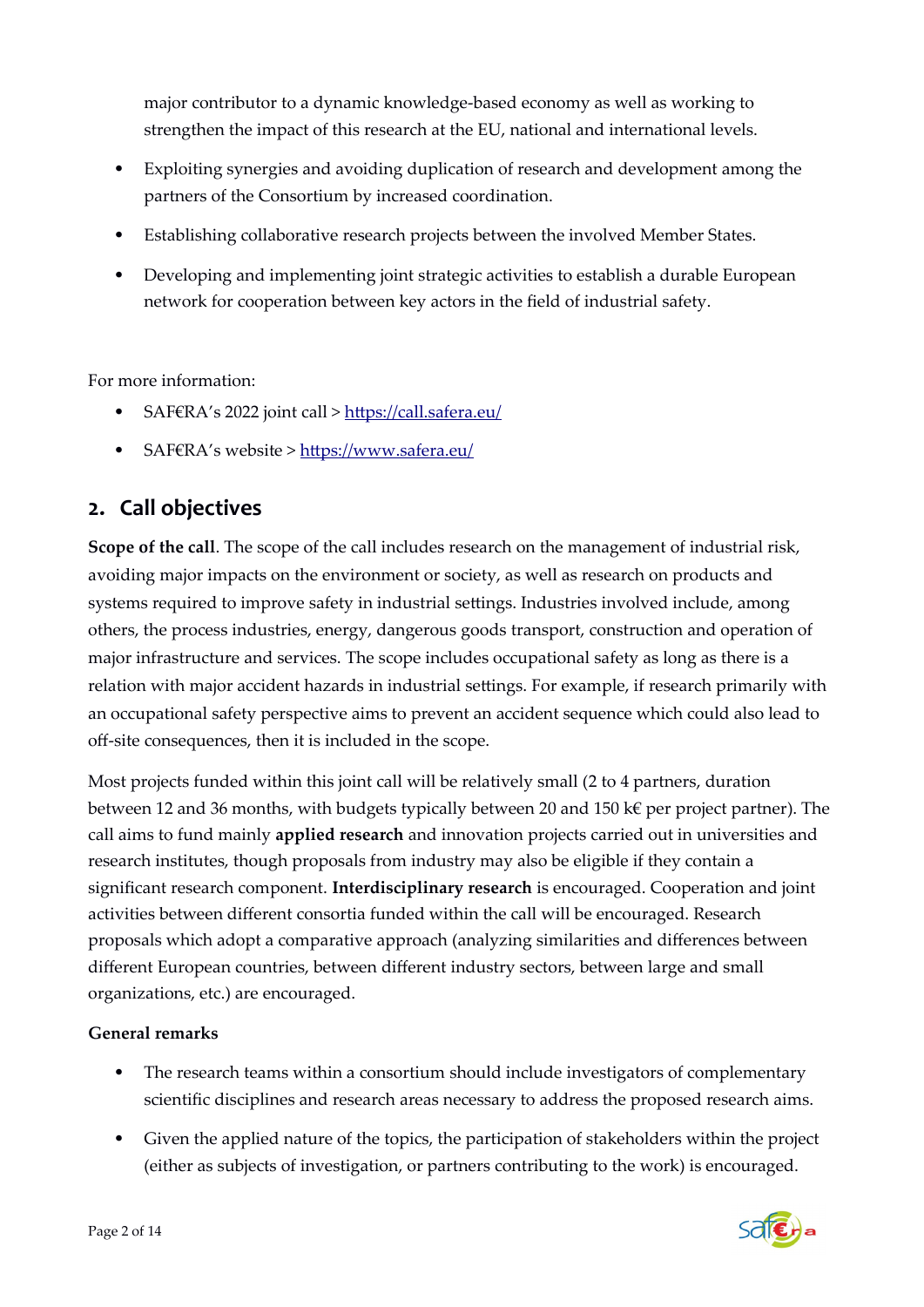Proposals should contain novel, ambitious aims and ideas, combined with (in full proposals) well-structured work plans. The scientific methodology should be described (in full proposals) in sufficient detail to allow reviewers to assess its quality.

## **3. Call topics**

**Title**: *Industrial safety implications of platform work, the Green Deal, and advanced materials for energy storage.*

#### **Topic 1: Industrial safety in the context of the sustainability imperative**

The European Green Deal outlines the investments needed to make the EU economies sustainable, moving towards cleaner and more circular production methods and limiting biodiversity loss. The associated changes to industrial activity include increased production and use of renewable energy sources, tolerance of intermittent electricity supply, development of power-to-X pathways to store excess electricity capacity, improvements to energy efficiency of processes and transport mechanisms, the use of new energy carriers including e-fuels,  $CO<sub>2</sub>$  sequestration, and the reduction of waste. New developments in (nano)-material technologies can help to accelerate this change. These issues concern multiple contexts including onshore and offshore industrial equipment, transport infrastructures and energy distribution infrastructures.

These changes will lead to major transformations of industrial production and critical infrastructures, in a context where there will be many competing claims on available capital. They are likely to lead to modifications to the scope of different regulations and the associated competent authorities, with increased competition between safety and sustainability imperatives. They will put strong pressures on the safety assessment of these transformations, which will be called upon to adopt more agile procedures and to integrate risk-risk tradeoffs more explicitly than has traditionally been the case in most industries.

This call aims to support exploratory research and innovation projects that analyze different dimensions of these emerging challenges:

- Safety assessment of new technologies, processes, materials (including nano-structured) and use cases relevant to the sustainability transition, from technical and methodological perspectives (including prospective and scenario-based methods that are suited to emerging risks and situations of high uncertainty).
- Frameworks, decision processes and regulatory mechanisms for risk-risk tradeoffs that will appear in "Green Deal" investments, including implications for existing safety regulators and HSE specialists in the industry;
- Case studies illustrating innovative approaches to safety in the new economic and industrial environment.

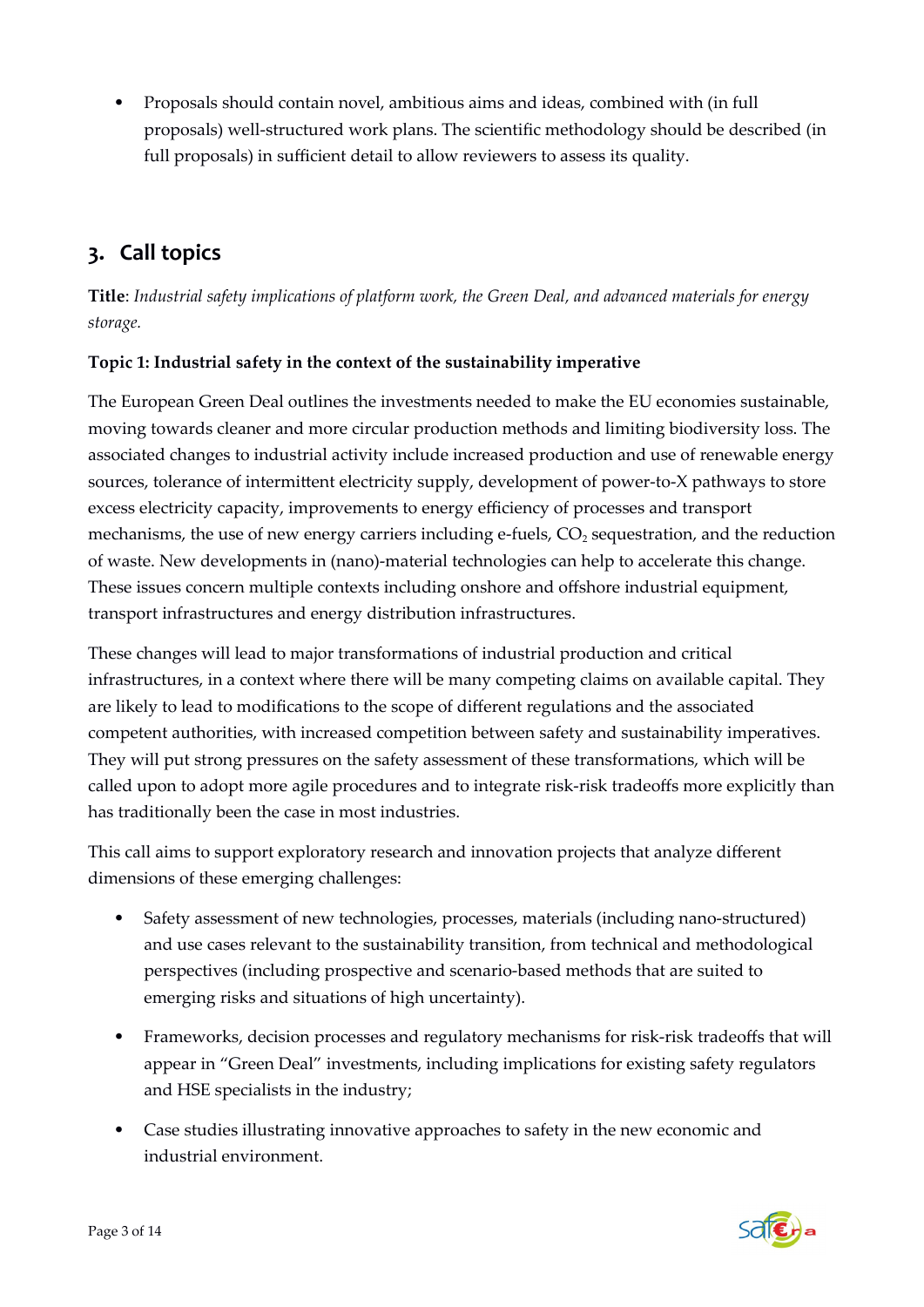#### **Topic 2: Safety of advanced materials in energy conversion and storage applications**

A number of innovative advanced materials are used in new energy production, conversion and storage systems (supercapacitors, batteries) that are being developed to meet the sustainability imperative and EU Green Deal objectives. These include catalysts, anti-catalysts, membranes, electrolytes and electrodes. Novel materials and composites are expected to allow increases in energy density, decreased cost, reduced environmental impacts over the full lifecycle.

Work is needed to understand the toxicological effects of these new materials (including nanostructured materials and composites) and to understand their behavior in energy systems (including design issues and performance of battery management systems, as well as behavior when faced with external threats such as fires) and the associated risks.

The call aims to support exploratory research and innovation projects that analyze different dimensions of these challenges:

- Guidelines for risk assessment (process safety, toxicology, environmental risks);
- Improving testing, labeling and certification activities;
- Investigation of lifecycle management, in particular decommissioning and disposal.

#### **Topic 3: Evolving workplaces and safety in the platform economy**

The "platform economy" is a business model in which firms contract with self-employed workers for short-term engagements ("platform-mediated work"). Common applications of this model include mobility services such as Uber and food delivery (e.g. Deliveroo). Typically, software platforms serve as intermediaries between clients and "gig workers", and tasks are dispatched by algorithms ("algorithmic management"). The model allows flexibility both for employers (who reduce their exposure to the economic risk of low activity levels) and for workers (who can choose when they wish to work). It contributes to the growth of "non-standard" forms of work, a more general term which also encompasses temporary/agency work and dependent self-employment [1, 2].

This "Uberization" of the relationship between client-employers and "gig workers" leads to work without employment, and hence to work without the protections afforded by labor law in most countries (limitations on working hours, access to employer-funded training for upskilling, employer obligations to provide decent working conditions and assess and reduce risks to workers, insurance providing compensation in case of accidents at work, etc.). It leads to stress for workers due to the constant evaluation by client-employers, the productivity surveillance mechanisms used by the platforms for work allocation, and the job insecurity inherent to platform work. The uberization process leads to alienation effects generated by digital intermediation. It

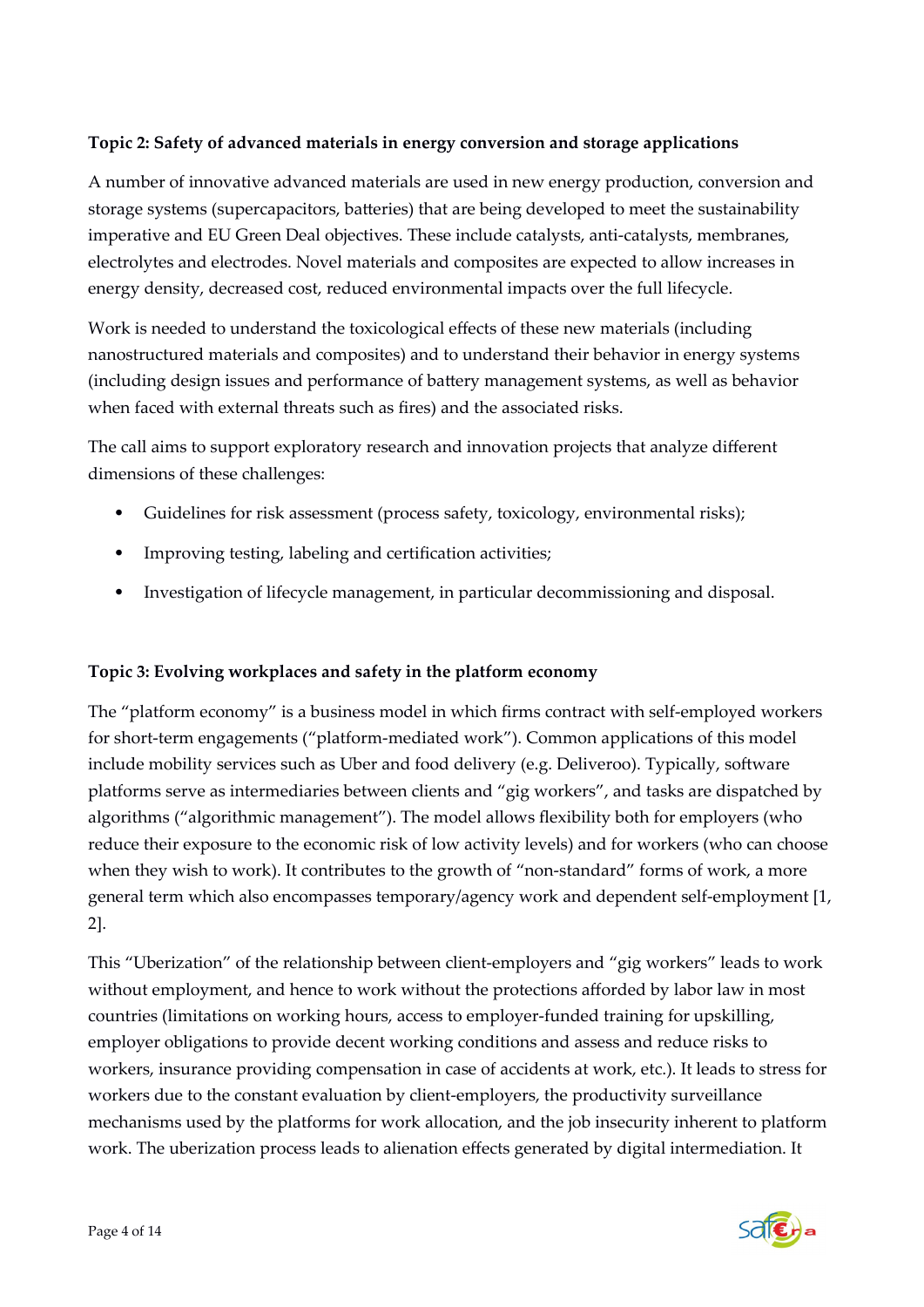reduces workers' ability to organize collective action to defend their rights and limits social dialogue.

While the social and psychosocial effects of these new forms of work have been analyzed in a number of studies, and are addressed in the EU strategic framework on health and safety at work [3], the effects on safety management and industrial safety are less well known. This call aims to support research into the effects of these new business models, and the associated digital platforms, on industrial safety, including issues such as the following:

- On the job learning and social learning are known to be significant contributors to workers' ability to assess and manage risks. Platform workers typically have fewer opportunities for these types of learning: does this affect safety, and are other features of platforms able to mitigate these effects?
- Platform work generates large volumes of data on tasks undertaken, durations, geographic locations, and client-reported satisfaction. The surveillance mechanisms that produce this data generate clear psychosocial risks. However, can this data be leveraged by platform operators or by regulators to generate relevant indicators regarding psychosocial or physical risks (for example by assessing fatigue)?
- What safety-relevant dimensions of labor law and environmental protection legislation are made inapplicable by platform work, and which new regulatory mechanisms can be proposed to ensure oversight of threats to safety?

[1] European Commission, Joint Research Centre, Arregui Pabollet, E., Cabrera Giraldez, M., Caena, F., et al. (2019) *The changing nature of work and skills in the digital age.* Publications Office. doi[:10.2760/373892.](https://doi.org/10.2760/373892)

[2] European Commission, Joint Research Centre, Pesole, A., Urzí Brancati, M., Fernández-Macías, E. (2020) *New evidence on platform workers in Europe: results from the second COLLEEM survey.* Publications Office. doi:[10.2760/459278](https://doi.org/10.2760/459278).

[3] EU strategic framework on health and safety at work 2021-2027. *[Occupational safety and health in](https://eur-lex.europa.eu/legal-content/EN/TXT/?uri=CELEX%3A52021DC0323&qid=1626089672913#PP1Contents)  [a changing world of work](https://eur-lex.europa.eu/legal-content/EN/TXT/?uri=CELEX%3A52021DC0323&qid=1626089672913#PP1Contents)* (2021).

**Research types**: The call aims to fund primarily applied research and development and innovation projects. Given the nature of research questions concerning safety, multi-disciplinary projects are particularly encouraged.

## **4. Funding rules**

Funding organizations participating in the joint call will provide funding for a maximum of three years for transnational, collaborative projects, according to the conditions described in Annex 1.

The eligibility rules and funding principles will follow the regulations of the national/regional

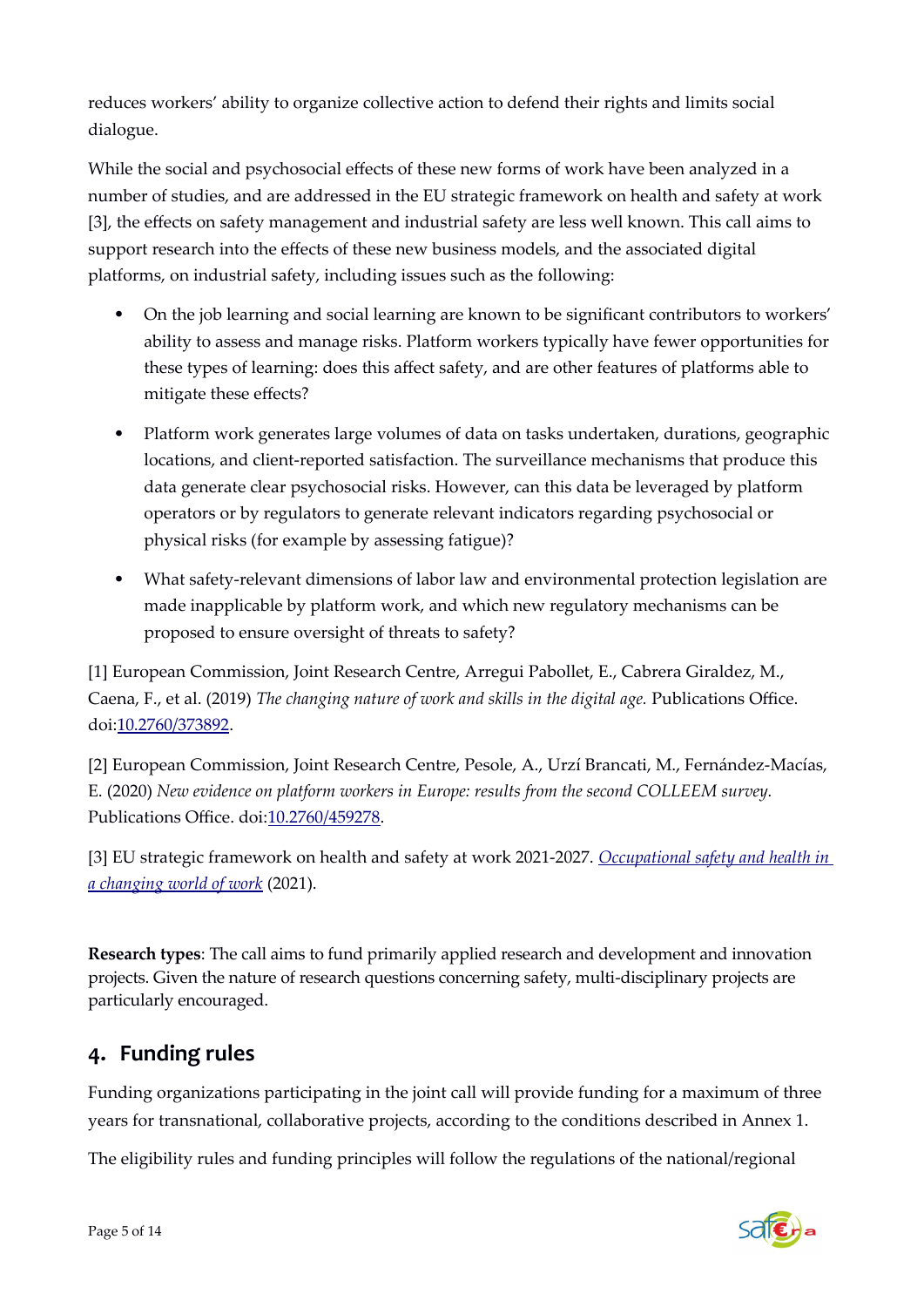funding organization(s) to which the application for funding is addressed. Final funding decisions will be made by the national or regional funding agencies and research institutes. The scientific evaluation process will be made at a European level by a panel of independent experts.

Funding will be provided through direct contracts between participating SAF€RA funding organizations and the selected research teams. This means that each organization receiving funding is subject to the rules and regulations of their respective national/regional funding organization. Note that eligible costs and funding rates vary according to the national/regional funding organization (see Annex 1 for details).

## **5. Eligibility criteria**

**Eligible consortium structure**. In order to foster transnational collaboration, projects funded within this joint call will involve the collaboration of at least two research teams in two eligible countries. All EU member states plus the Republic of Serbia and the United Kingdom are eligible countries; please see Annex 1 for details of the funding available for organizations in each country.

Researchers requesting support for their project may submit either:

- A **transnational consortium pre-proposal**, comprising at least two partner organizations from two eligible countries;
- A **single-nation pre-proposal**, comprising one or more organizations from a single eligible country. In this case, the organization(s) accept the principle of a collaboration with one or more other organizations from one or more other eligible countries. After evaluation of the pre-proposals, the Call Steering Committee will suggest grouping two or more singlenation pre-proposals into a transnational consortium, based on their thematic and methodological complementarity. Please note that there is no guarantee that an appropriate matching can be found by the Call Steering Committee.

In the second stage of the call, full proposals are to be submitted by a transnational consortium, which must comprise at least two consortium partners from two eligible countries.

Furthermore, additional consortium partners, not eligible for SAF€RA funding, may participate in the projects on the basis of self-financing. Such partners should state the source of funding for their contribution to the proposal and the conditions under which their funding will be available.

**Eligible organizations**. The funding scheme targets institutional collaboration: private individuals may not apply independently. Proposals are primarily expected from research teams from universities or public research/expertise organizations. However, some funding organizations participating in the present call can also fund researchers from industry (SMEs or large firms) or

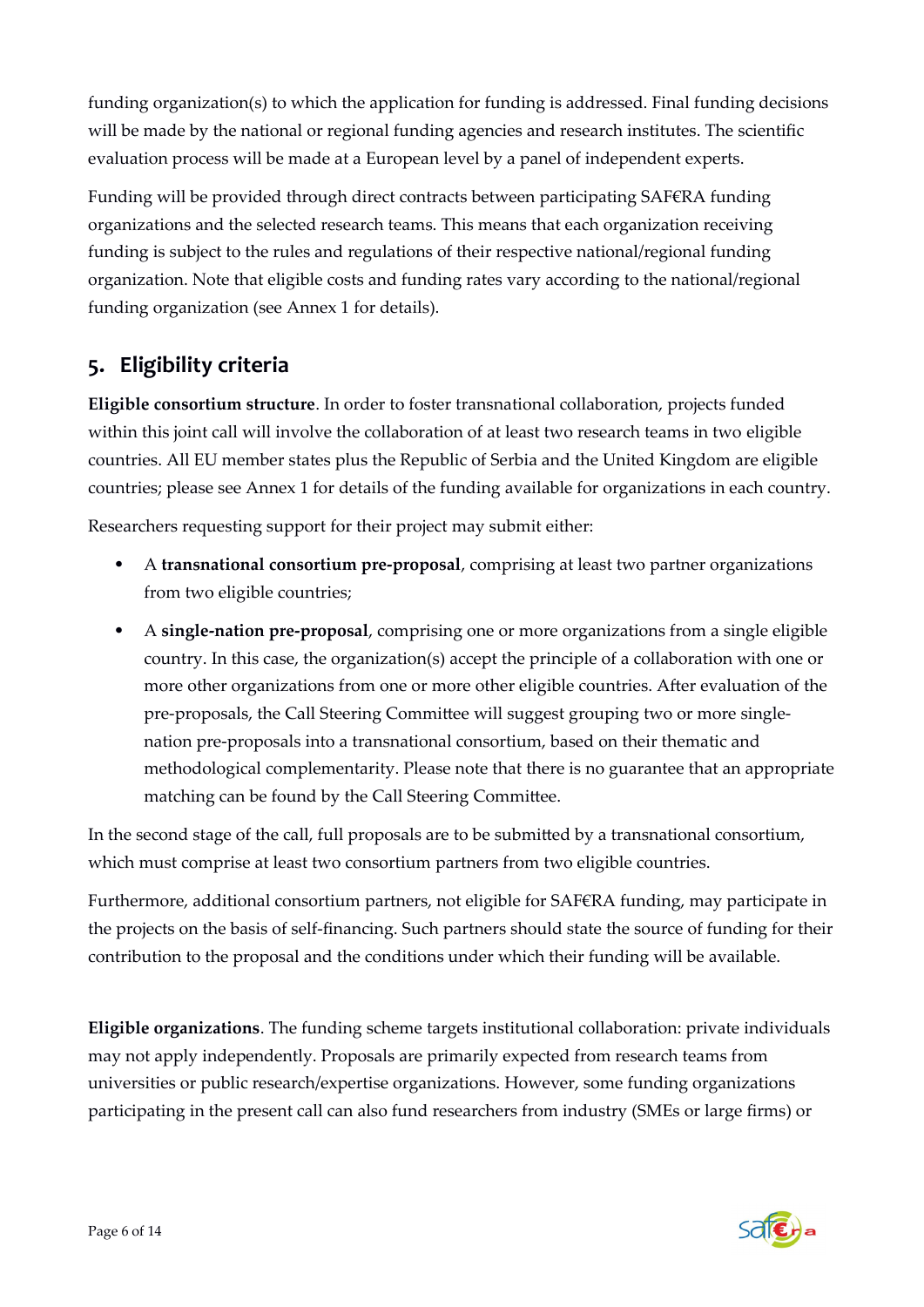<span id="page-7-0"></span>from  $NGOs<sup>1</sup>$  $NGOs<sup>1</sup>$  $NGOs<sup>1</sup>$  (see Annex 1 for details).

Other comments:

- Most funding organizations are only able to fund research undertaken within their country or region. Check Annex 1 for details.
- Consortia may not request all their funding from the same SAF€RA funding organization.
- The **duration of funding** requested should be compatible with that supported by the funding organization(s) requested during application. All projects will concern durations between 12 and 36 months. The funding durations requested from each funding organization may be different (but should be clearly specified in the response form).
- The **expected funding per project partner** is typically in a range between 20 k€ and 150 k€ (check Annex 1 for available budgets and acceptable project size for each funding organization).
- Some funding organizations are able to provide funding only if applicants are able to provide **co-funding** from industry or from another research funding organization. Check Annex 1 for details.
- The roles of each partner within the consortium should clearly add value to the objectives of the proposed project.

The list of funding organizations participating in the call is provided in Annex 1.

## **6. Application procedure**

The joint call will use a **two-stage application process** with a pre-proposal mechanism for the first stage, according to the schedule outlined below.

| Action                                                                                                                                                                                    | Date                            |
|-------------------------------------------------------------------------------------------------------------------------------------------------------------------------------------------|---------------------------------|
| Joint call is launched                                                                                                                                                                    | May 2022                        |
| Deadline for submission of pre-proposals                                                                                                                                                  | 5 <sup>th</sup> September 2022  |
| Information sent to applicants on results of the first stage. Requests for full<br>proposals are sent to selected applicants, and collaborations proposed to<br>single-nation applicants. | 20 <sup>th</sup> September 2022 |
| Deadline for submission of full proposals                                                                                                                                                 | 1 <sup>st</sup> December 2022   |
| National funding decisions transmitted to applicants                                                                                                                                      | 28th February 2023              |
| Projects start                                                                                                                                                                            | March/April 2023                |

<span id="page-7-1"></span> $1$  NGO: Non-governmental organization.

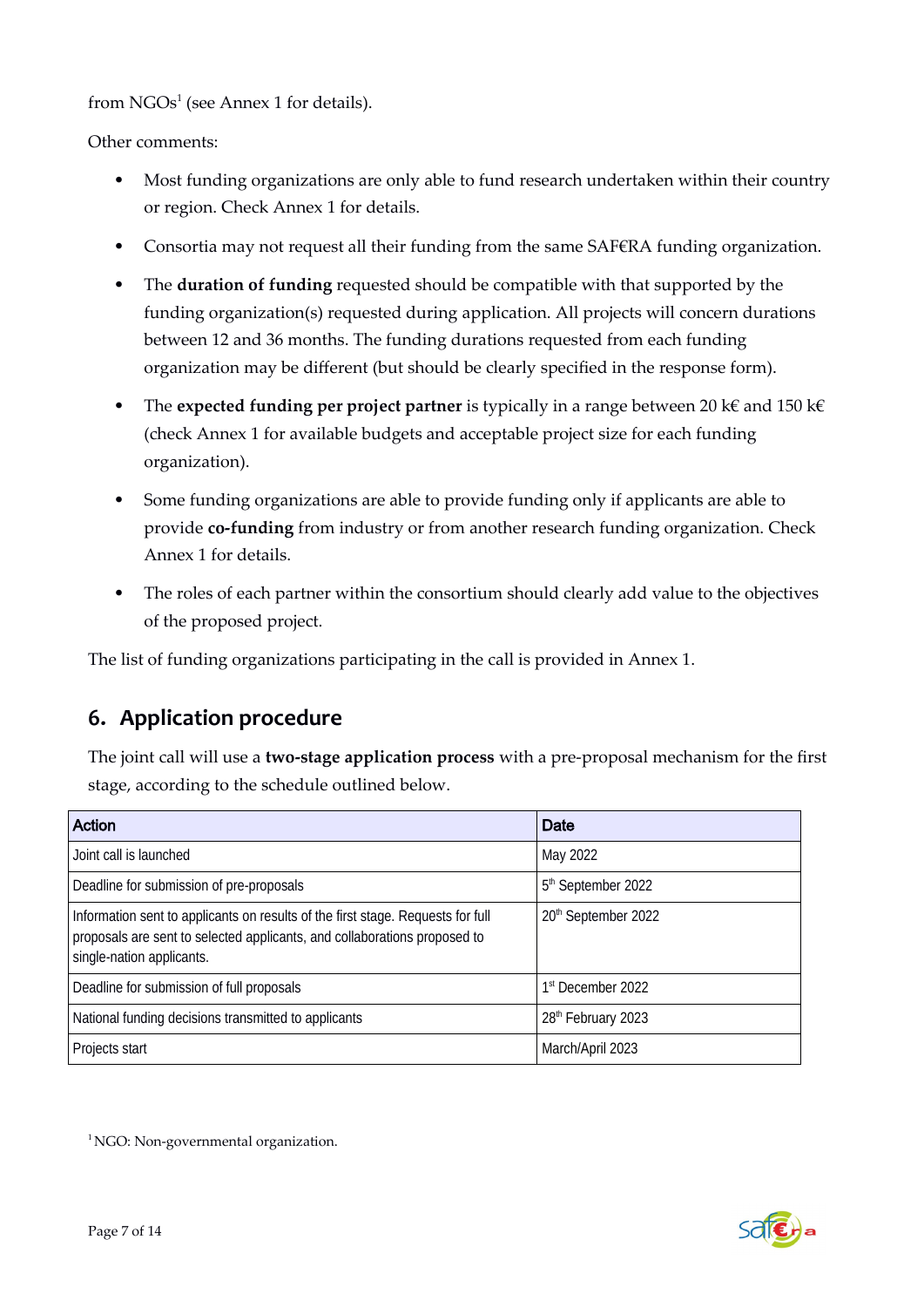**Pre-proposals** (maximum of 5 pages) will be checked for validity and relevance by the SAF€RA Call Steering Committee. The Call Steering Committee will also propose possible cooperation between single-nation applications at this stage. A subset of the first stage applications, selected by the Call Steering Committee on the basis of their eligibility and their relevance, will be requested to prepare a full proposal, as a transnational consortium, to be submitted in the second stage. Second stage proposals will then be assessed by the Evaluation Panel.

Organizations submitting a project are invited to use the pre-proposal form (maximum of 5 pages, in English) available on the call website. Applications in the first stage (pre-proposals) must be made by email to [applications@safera.eu](mailto:applications@safera.eu), before the submission deadline of 5 September 2022 at 16:00 CET. Applicants will receive a confirmation email within one working day. Applications should not be sent directly to the participating national/regional funding organizations.

**Project coordinator**. Researchers submitting a pre-proposal must designate a project coordinator, who will lead the consortium through the application procedure and is fully responsible for the overall project coordination. All communication with the Call Secretariat will be through the project coordinator, who should disseminate information to all parties to the proposal.

**Confidentiality**. Proposals and any information relating to them shall be handled in confidence, and only be made accessible to the organizations involved in the funding and the experts involved in the evaluation process. Proposals shall not be used for any purpose other than the evaluation of the applications, making funding decisions and monitoring of the project.

Projects selected for funding shall have a summary of their project published on the SAF€RA website, and all relevant project deliverables will be disseminated by SAF€RA, as a complement to dissemination activities undertaken by the projects.

## **7. Call management**

Two boards, the Call Steering Committee and the Evaluation Panel, will manage the evaluation process of the joint call with the support of the Call Secretariat. The process includes the eligibility and relevance check of the proposals, the evaluation of the proposals and the final selection and award of research funding.

The **Evaluation Panel** is a panel of internationally recognized scientific experts within the disciplines identified as being relevant for the call topic, responsible for the evaluation of submitted proposals. Evaluation Panel members will not submit or participate in proposals within the call, and will accept a confidentiality agreement. The work of the Evaluation Panel will be organized so as to avoid conflicts of interest.

The **Call Steering Committee** is composed of a representative from each SAF€RA funding

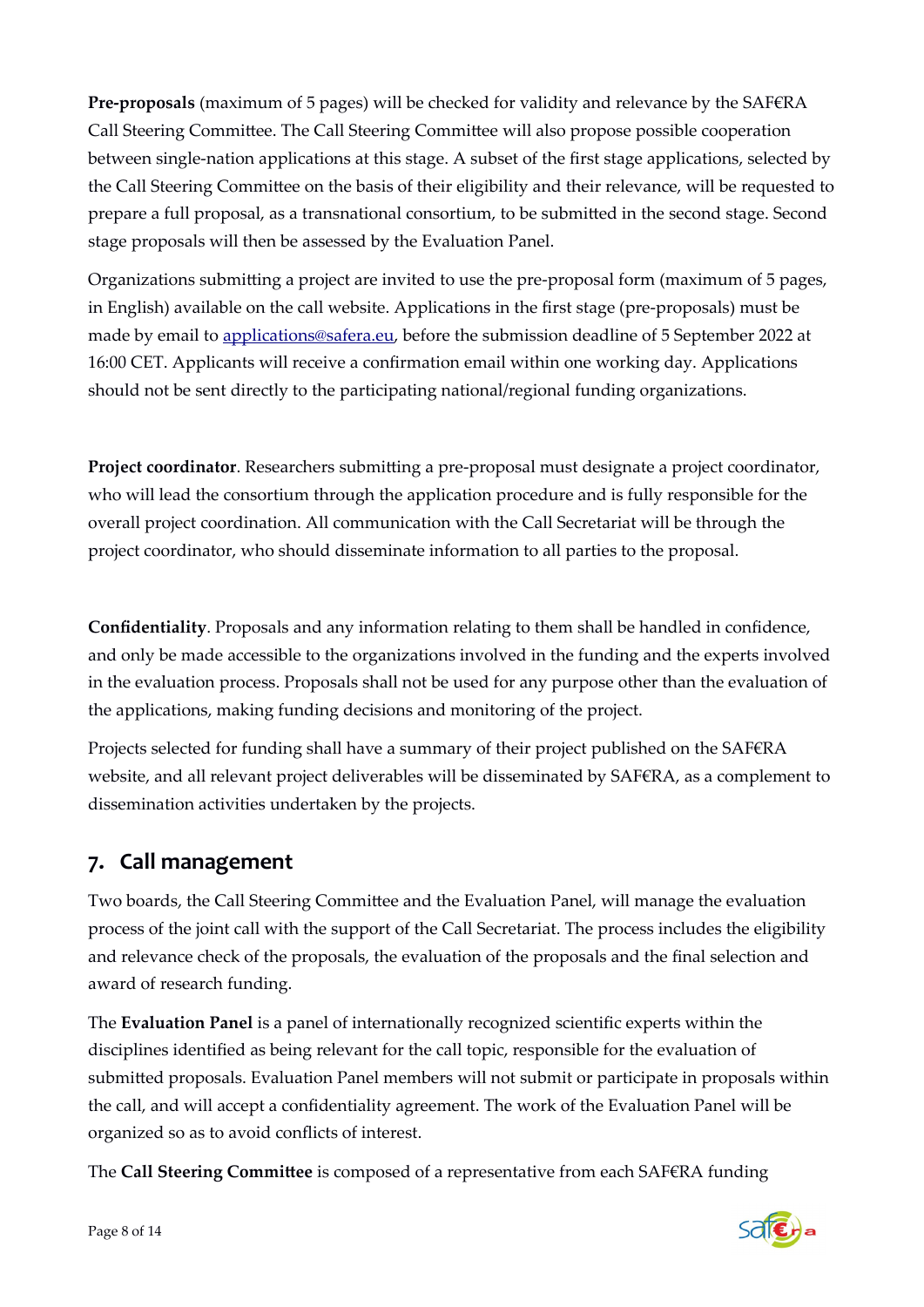organization participating in the joint call. All decisions concerning the call procedures will be made by the Call Steering Committee. It will supervise the progress of the call and the evaluation of proposals. The Call Steering Committee will make funding recommendations to the national/regional funding organizations regarding the proposals to be funded, based on the final ranking list provided by the Evaluation Panel. It will accompany the entire lifespan of the Call, evaluates the performance of the projects and resolves potential disagreements which may arise during the lifetime of the projects.

## **8. Evaluation process**

A centralized evaluation of the full proposals will be performed by the Evaluation Panel and the Call Steering Committee. Based on the result of the evaluation, projects will be recommended (or not) for funding by the organizations concerned. Note that the national/regional organizations will make the final funding decisions.

#### The **evaluation criteria** are:

- Compatibility with the call topics
- Scientific or technological excellence
- Expected outcomes (scientific & operational)
- Project implementation

These criteria and the associated weightings are described in more detail in the *Guidelines for evaluators* document, which applicants are free to consult.

Each proposal will be allocated to at least two external reviewers and one Evaluation Panel member who fit the profile of the application. Based on the proposals' ranking established by the Evaluation Panel and on available funding, the Call Steering Committee will recommend the projects to be funded to the national/regional funding organizations.

Only proposals judged to be of high quality will be funded. If the number of proposals considered to have high quality, as judged by the Evaluation Panel, corresponds to a total requested funding which is smaller than the available budget, only part of the funds will be used. Projects not evaluated as being of high quality by the Evaluation Panel will not be funded in the context of this SAF€RA joint call.

For each proposal, the Call Steering Committee will communicate the final decisions and the evaluation report to the project coordinator.

## **9. Common SAF€RA activities**

**Reporting**. The coordinators of all funded projects must submit an interim and a final (within three months of the end of the project) scientific progress project report to the Call Secretariat. All

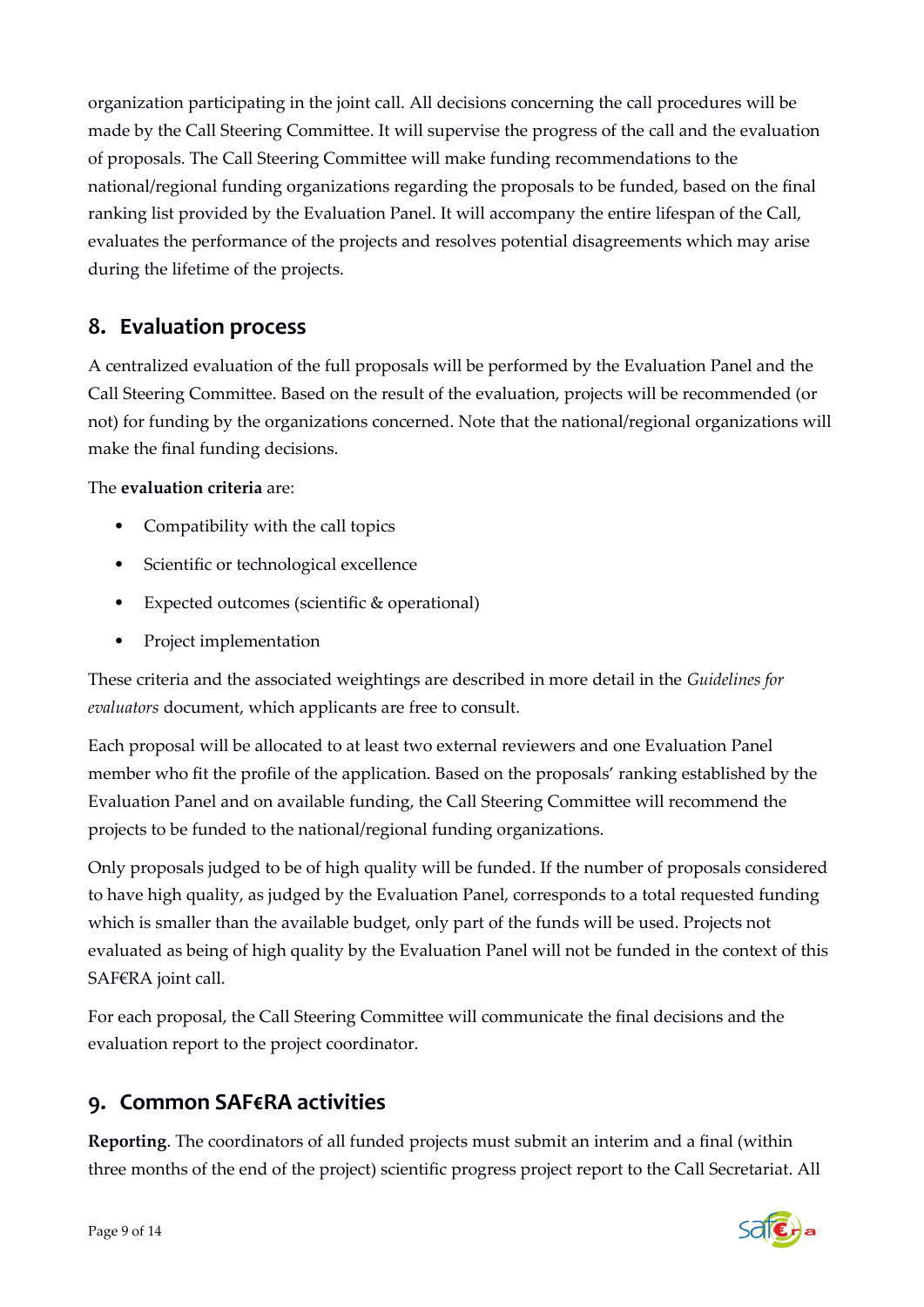reports must be in English and use a common report form that will be provided. The research partners are jointly responsible for the delivery of the reports, and the Call Secretariat will only accept reports delivered on behalf of the consortium, via the project coordinator.

In addition, each project partner will be responsible for the necessary reporting to their funding organization according to national/regional rules in order to obtain and maintain funding during the lifetime of their portion of the project.

**Project review**. As a complement to the national/regional project review process, the transnational cooperation aspects will be monitored at a SAF€RA level. The project coordinator is responsible for providing concise reporting according to the requirements (publishable summary at project start, interim concise reporting and final reporting, participation in questionnaires). Any substantial change in an ongoing project must be reported promptly to the involved funding organizations. The project partners should be aware that changes might have effects on funding.

**Progress seminars**. Funded research projects will be required to participate once a year in a seminar organized by SAF€RA partners. The seminars will be organized so as to facilitate interaction between researchers from different projects and to disseminate research results to interested parties. Funding for travel of a project representative to the seminars (which will be organized in a location in Europe and last a full working day) should be included in proposal budgets.

**Dissemination**. Researchers funded within the context of this call will be required to acknowledge the support of SAF€RA and the specific funding organization in their publications, exhibitions, lectures and press information concerning results of SAF€RA-funded projects. In addition, electronic copies of all relevant publications and deliverables must be sent to the Call Secretariat.

A public database of projects funded within SAF€RA and the results of the research is maintained by the SAF€RA funding organizations. All research projects funded within this call must submit all relevant data created during the lifetime of the project to this database.

## **10. Support**

Frequently Asked Questions (FAQ) are listed on the SAF€RA joint call website. In addition, all funding organizations participating in the call will provide assistance to project proposers in case of questions. General inquiries concerning the call should be addressed to the Call Secretariat, at [call-secretariat@safera.eu](mailto:call-secretariat@safera.eu).

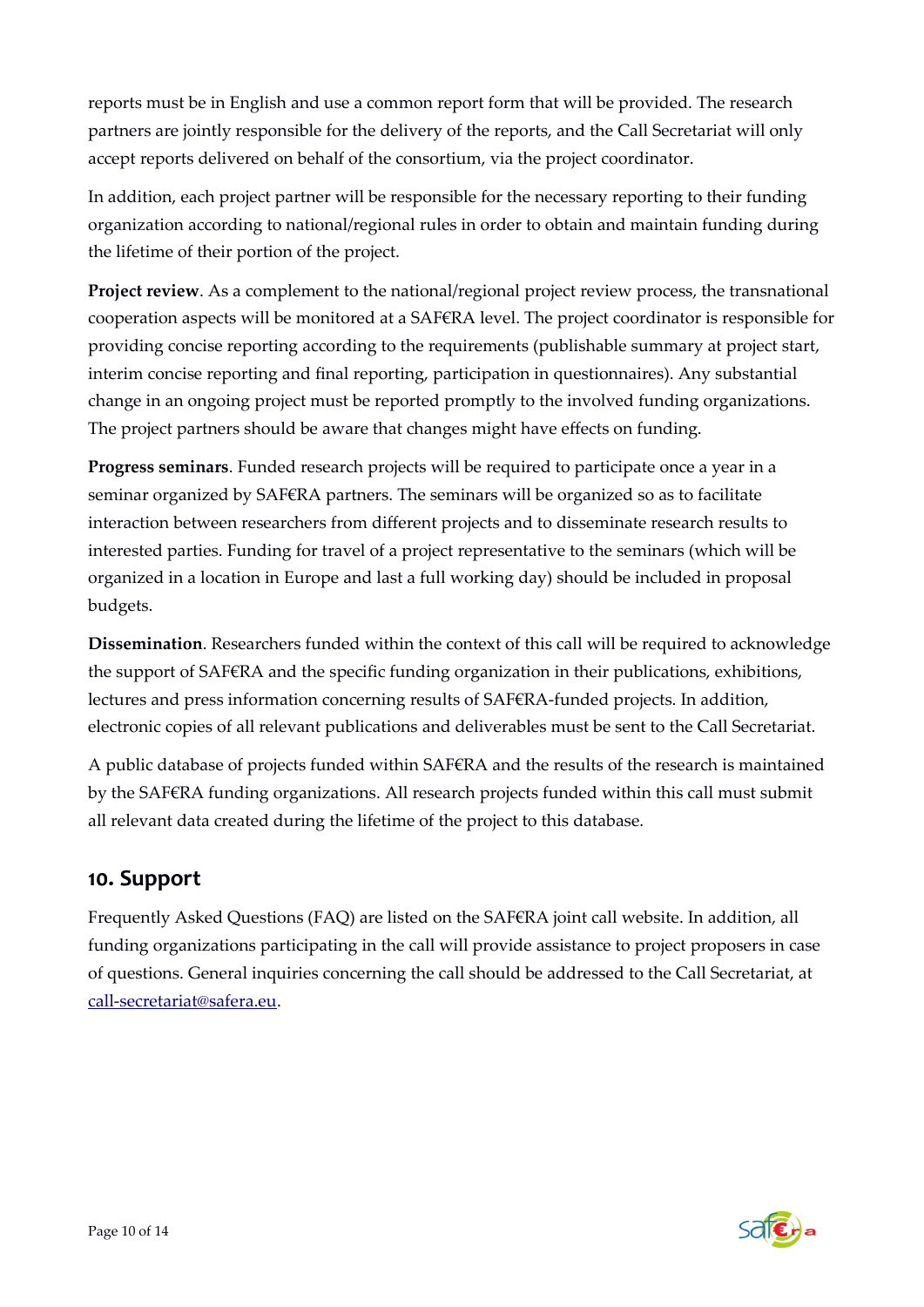## **Annex 1 – Specific requirements of the participating funding organizations**

The following tables provide information on the available budgets, funding durations and other requirements of each participating funding organization. **Applicants must contact the national/regional funding organization for further information on eligibility**.

Concerning funding duration and available funding per applicant: applicants may request funding for a task included within a larger project, whose duration is less than the total project duration. In such cases, please identify clearly the scope of the larger project in which your requested funding is included, and specify precisely the scope of the task for which funding is requested.

| Organization            | Austrian Research Promotion Agency (FFG)                                                                                                                                                                                                                        |
|-------------------------|-----------------------------------------------------------------------------------------------------------------------------------------------------------------------------------------------------------------------------------------------------------------|
| <b>Contact persons</b>  | Maximilian Morgenbesser (Maximilian.Morgenbesser@ffg.at)                                                                                                                                                                                                        |
| Eligible applicants     | All legal entities in Austria are eligible for funding.                                                                                                                                                                                                         |
| <b>Budget</b>           | $400$ k€                                                                                                                                                                                                                                                        |
| <b>Call topics</b>      | Topics 1 (if in context involving nanomaterials/advanced materials) and 2.                                                                                                                                                                                      |
| <b>Funding duration</b> | Between 12 and 36 months.                                                                                                                                                                                                                                       |
| Other requirements      | Consortia must include at least one company based in Austria. (For clarity, this means that a consortium consisting of<br>one research organization outside Austria, funded by another SAF€RA member, and one Austrian company, funded by<br>FFG, is possible.) |
|                         | Individual enterprises must account for a maximum of 70% of the eligible project costs (shares of affiliated companies<br>count as one enterprise).                                                                                                             |
|                         | Cooperation between a company and one or more research institutes: research institutes must account for at least 10%<br>of the eligible costs.                                                                                                                  |
|                         | Obligation to submit in parallel to the FFG eCall system: https://ecall.ffg.at                                                                                                                                                                                  |
|                         | Applicants selected to proceed to the second stage of the call will submit a specific annex, which must be written in<br>English or German.                                                                                                                     |

#### **Austria**

#### **Czech Republic**

| Organization           | VUBP -- Occupational Safety Research Institute (OSRI)                                                    |
|------------------------|----------------------------------------------------------------------------------------------------------|
| <b>Contact persons</b> | Pavel Danihelka <danihelka@vubp.cz></danihelka@vubp.cz>                                                  |
| <b>Budget</b>          | In-kind funding for VUBP staff or affiliated researchers.<br>Funding between 50k€ and 100k€ per project. |
| Call topics            | All topics of the call.                                                                                  |

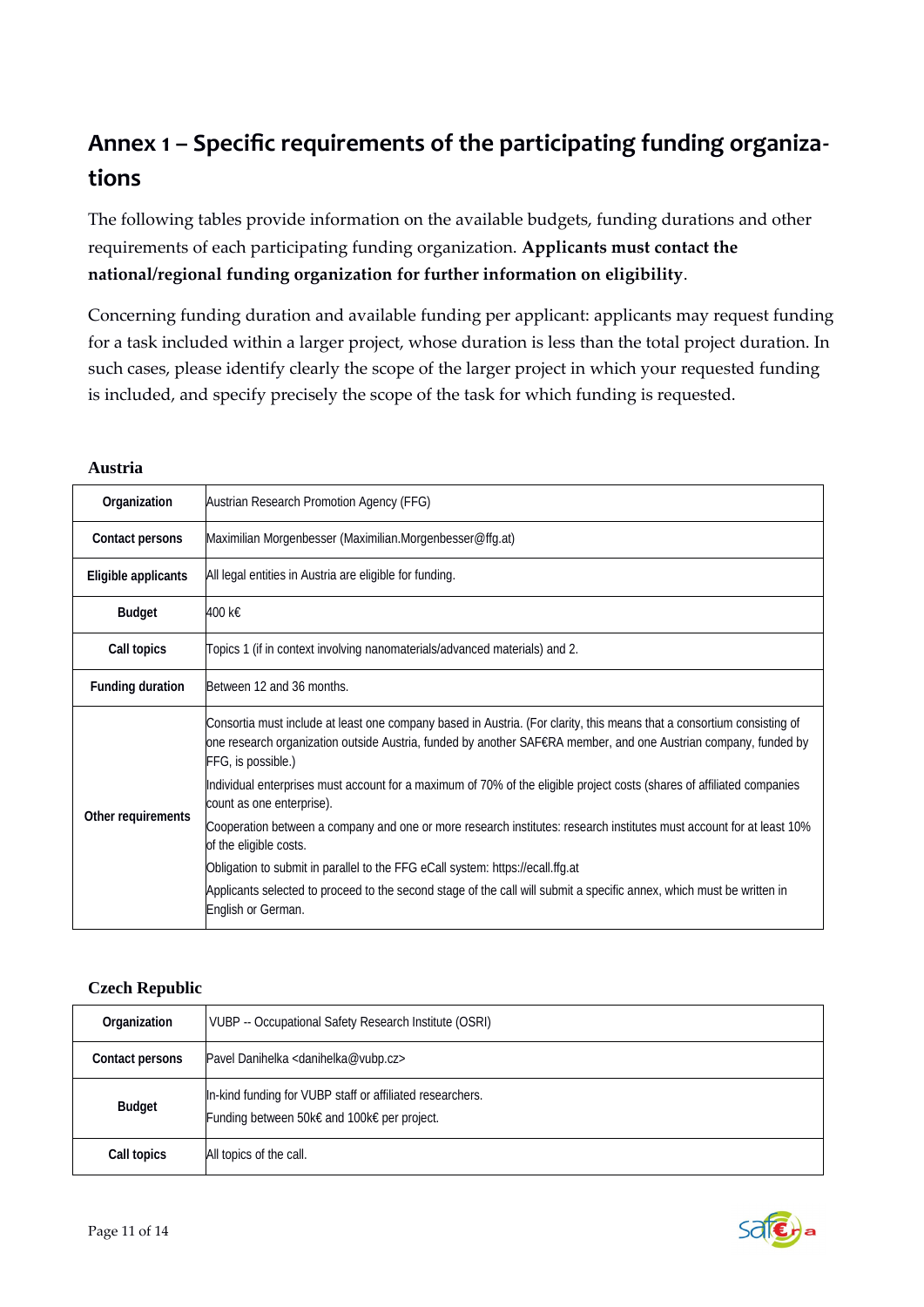| <b>Funding duration</b> | Between 12 and 24 months |
|-------------------------|--------------------------|
|-------------------------|--------------------------|

#### **Finland**

| Organization            | Finnish Institute of Occupational Health (FIOH) – Finland                                          |
|-------------------------|----------------------------------------------------------------------------------------------------|
| <b>Contact persons</b>  | Carita Aschan <carita.aschan@ttl.fi></carita.aschan@ttl.fi>                                        |
| <b>Budget</b>           | In-kind funding (person-months for FIOH personnel).<br>Funding between 50k€ and 150k€ per project. |
| Call topics             | All topics of the call.                                                                            |
| <b>Funding duration</b> | Between 12 and 36 months.                                                                          |
| Other requirements      | Co-funding and industrial cooperation are required.                                                |

| Organization            | Finnish Work Environment Fund (FWEF) - Finland                                                                                                                                              |
|-------------------------|---------------------------------------------------------------------------------------------------------------------------------------------------------------------------------------------|
| <b>Contact persons</b>  | Kenneth Johansson <kenneth.johansson@tsr.fi></kenneth.johansson@tsr.fi>                                                                                                                     |
| Eligible applicants     | Research organizations and companies whose research may improve Finnish working life.                                                                                                       |
| <b>Budget</b>           | Between 20k€ and 150 k€ per project. Total amount of funding depends on how many applications FWEF receives and<br>how they are rated in the evaluation (between 100 and 300 $k\epsilon$ ). |
| <b>Call topics</b>      | All topics of the call.                                                                                                                                                                     |
| <b>Funding duration</b> | Between 12 and 36 months.                                                                                                                                                                   |
| Other requirements      | Co-funding is required. Projects must include elements dealing with occupational safety, occupational health,<br>productivity.                                                              |

| Organization            | Finnish Safety and Chemicals Agency (Tukes)                        |
|-------------------------|--------------------------------------------------------------------|
| <b>Contact persons</b>  | Minna Päivinen <minna.paivinen@tukes.fi></minna.paivinen@tukes.fi> |
| <b>Budget</b>           | $100k€$ for a single project.                                      |
| Call topics             | Topics 1 and 2.                                                    |
| <b>Funding duration</b> | Between 12 and 24 months.                                          |
| Other requirements      | Co-funding and industrial cooperation are required.                |

#### **France**

| Organization           | llneris                                                                             |
|------------------------|-------------------------------------------------------------------------------------|
| <b>Contact persons</b> | Topic 1: Benjamin TRUCHOT <benjamin.truchot@ineris.fr></benjamin.truchot@ineris.fr> |

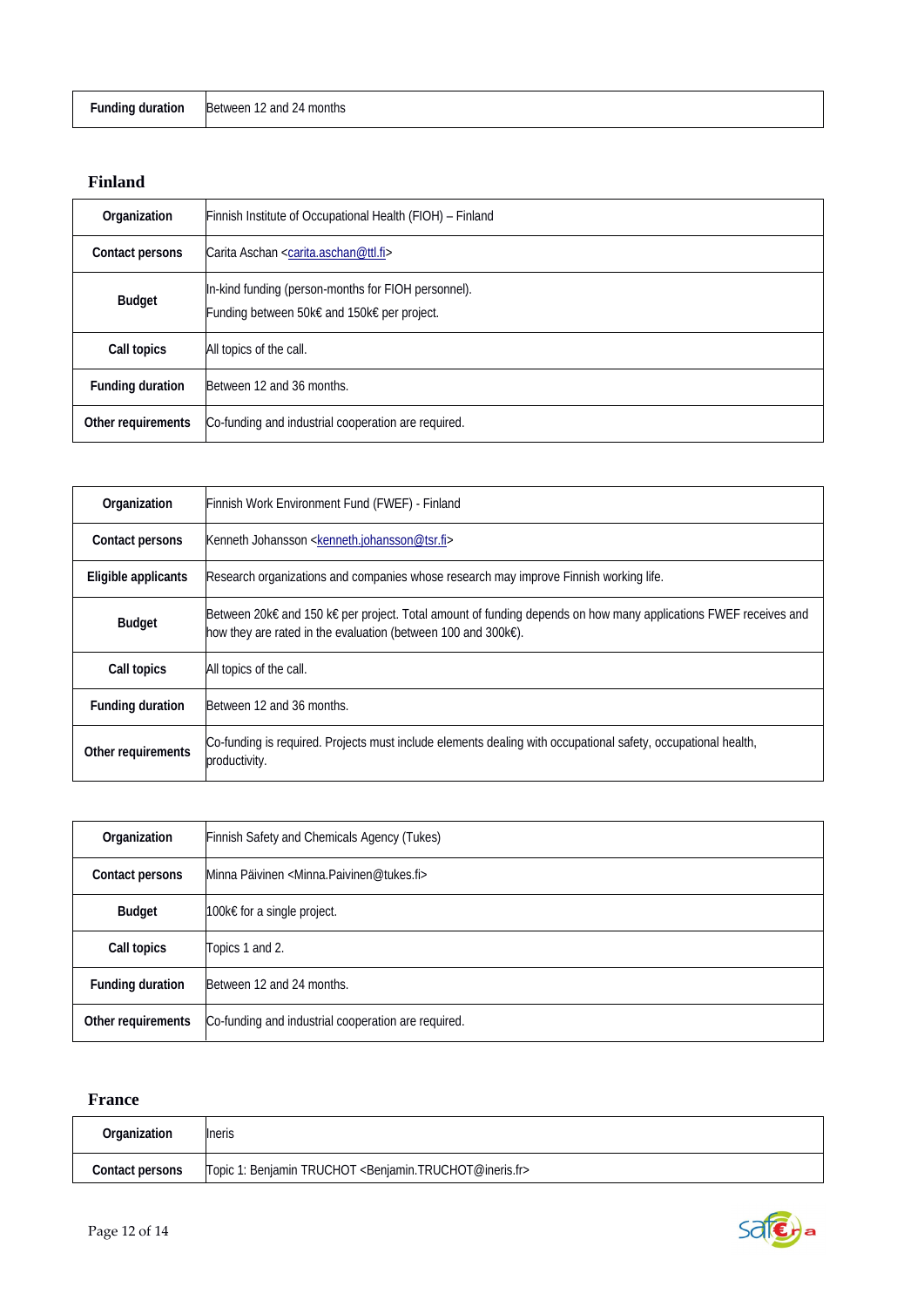|                         | Topic 2: Thierry DELBAERE <thierry.delbaere@ineris.fr></thierry.delbaere@ineris.fr> |
|-------------------------|-------------------------------------------------------------------------------------|
| <b>Budget</b>           | ∥n-kind funding (person-months for Ineris personnel), equivalent to 50 to 150k€.    |
| <b>Call topics</b>      | Topics 1 and 2.                                                                     |
| <b>Funding duration</b> | 36 months                                                                           |

#### **Germany**

| Organization            | Bundesanstalt für Materialforschung und prüfung (BAM) – Germany                                                              |
|-------------------------|------------------------------------------------------------------------------------------------------------------------------|
| <b>Contact persons</b>  | Claudia Eggert <claudia.eggert@bam.de></claudia.eggert@bam.de>                                                               |
| <b>Budget</b>           | In kind (person-month) funding for a PhD candidate based in BAM and supervised by BAM researchers (equivalent to<br>210 k€). |
| Call topics             | Topic 1.                                                                                                                     |
| <b>Funding duration</b> | 36 months                                                                                                                    |

#### **Italy**

| Organization               | Italian Workers' Compensation Authority (INAIL) - Italy         |
|----------------------------|-----------------------------------------------------------------|
| <b>Contact persons</b>     | Patrizia Agnello <p.agnello@inail.it></p.agnello@inail.it>      |
| <b>Eligible applicants</b> | Italian universities or recognized Italian Research Institutes. |
| <b>Budget</b>              | 180 k€                                                          |
| Call topics                | Topics 1 and 2.                                                 |
| <b>Funding duration</b>    | 24 months.                                                      |
| Other requirements         | Co-funding covering 40% of the total cost is required.          |

#### **The Netherlands**

| Organization            | <b>TNO</b>                                                          |
|-------------------------|---------------------------------------------------------------------|
| <b>Contact persons</b>  | Dolf van der Beek <dolf.vanderbeek@tno.nl></dolf.vanderbeek@tno.nl> |
| <b>Budget</b>           | In-kind funding for TNO researchers.                                |
| Call topics             | Topics 1 and 3                                                      |
| <b>Funding duration</b> | 24 months.                                                          |